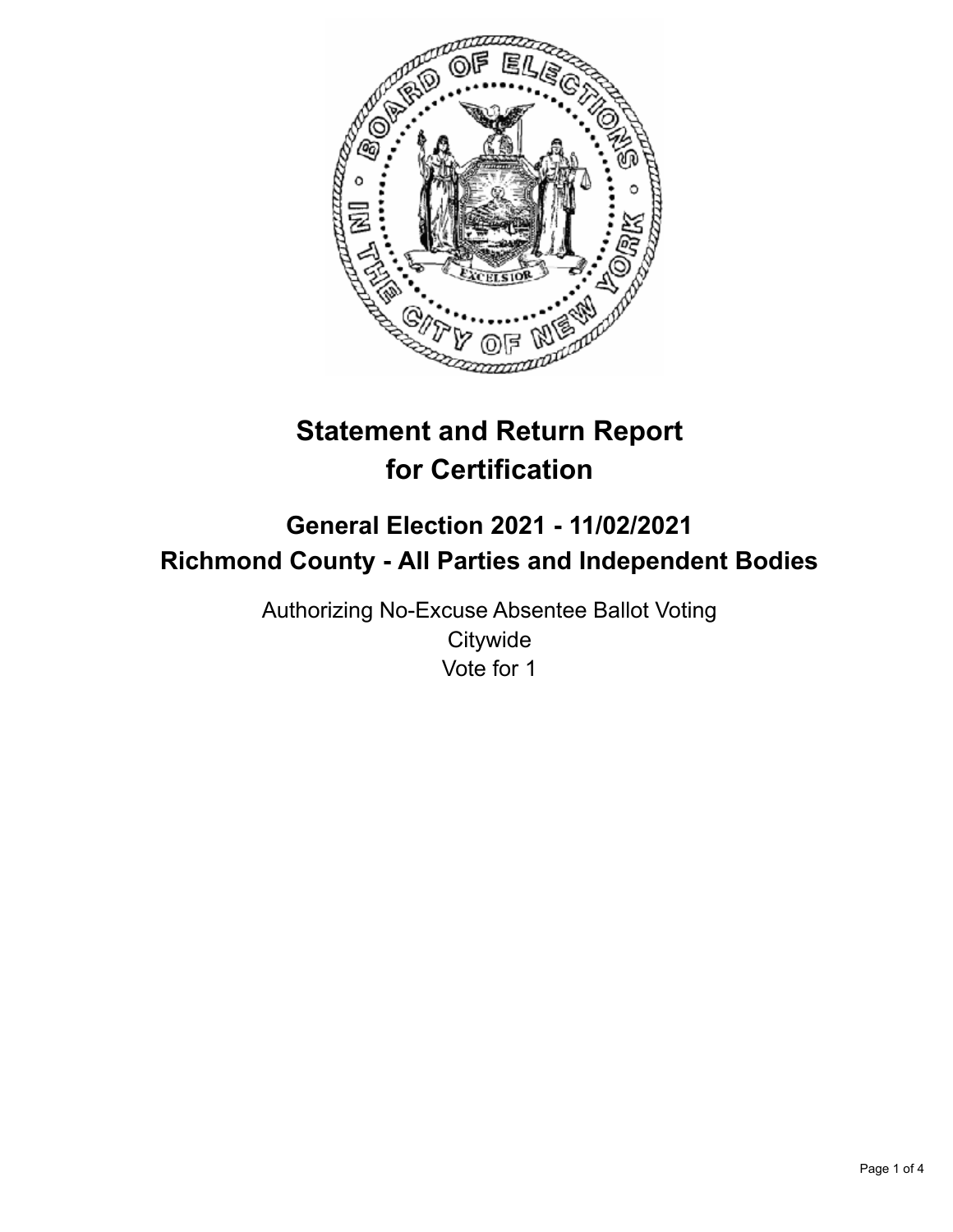

### **Assembly District 61**

| <b>PUBLIC COUNTER</b>                                    | 21,312   |
|----------------------------------------------------------|----------|
| <b>MANUALLY COUNTED EMERGENCY</b>                        | 0        |
| <b>ABSENTEE / MILITARY</b>                               | 1,312    |
| AFFIDAVIT                                                | 81       |
| <b>Total Ballots</b>                                     | 22,705   |
| Less - Inapplicable Federal/Special Presidential Ballots | $\Omega$ |
| <b>Total Applicable Ballots</b>                          | 22,705   |
| <b>YES</b>                                               | 9,014    |
| <b>NO</b>                                                | 11,141   |
| <b>Total Votes</b>                                       | 20,155   |
| Unrecorded                                               | 2.550    |

#### **Assembly District 62**

| 35,072 |
|--------|
| 2      |
| 1,435  |
| 198    |
| 36,707 |
| 0      |
| 36,707 |
| 7,699  |
| 25,550 |
| 33,249 |
| 3.458  |
|        |

#### **Assembly District 63**

| <b>PUBLIC COUNTER</b>                                    | 24,967   |
|----------------------------------------------------------|----------|
| <b>MANUALLY COUNTED EMERGENCY</b>                        | $\Omega$ |
| ABSENTEE / MILITARY                                      | 1,484    |
| <b>AFFIDAVIT</b>                                         | 94       |
| <b>Total Ballots</b>                                     | 26,545   |
| Less - Inapplicable Federal/Special Presidential Ballots | 0        |
| <b>Total Applicable Ballots</b>                          | 26,545   |
| <b>YES</b>                                               | 7,867    |
| NO.                                                      | 15,722   |
| <b>Total Votes</b>                                       | 23,589   |
| Unrecorded                                               | 2.956    |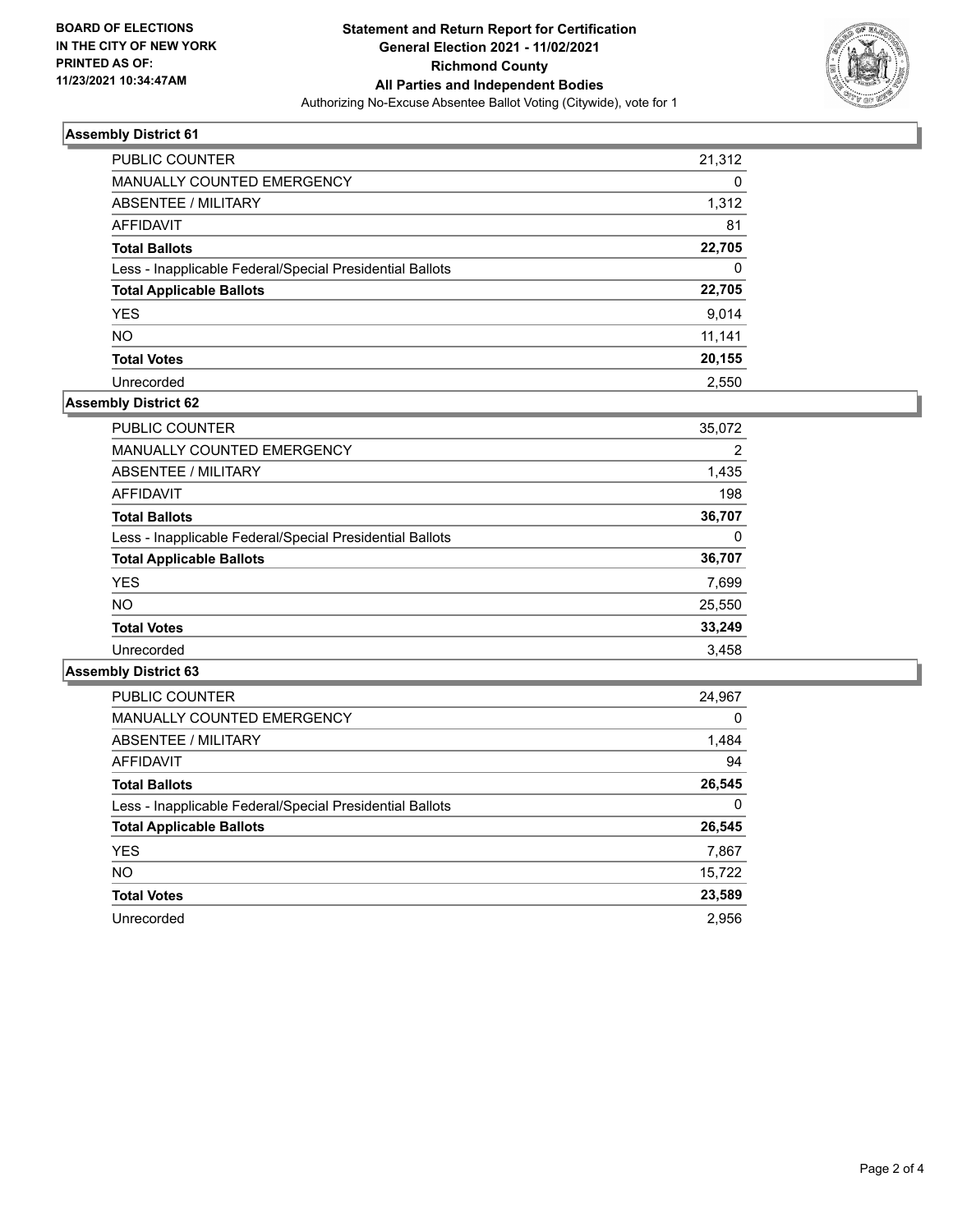

#### **Assembly District 64**

| 20,097 |
|--------|
| 0      |
| 1,019  |
| 90     |
| 21,206 |
| 0      |
| 21,206 |
| 5,268  |
| 13,492 |
| 18,760 |
| 2.446  |
|        |